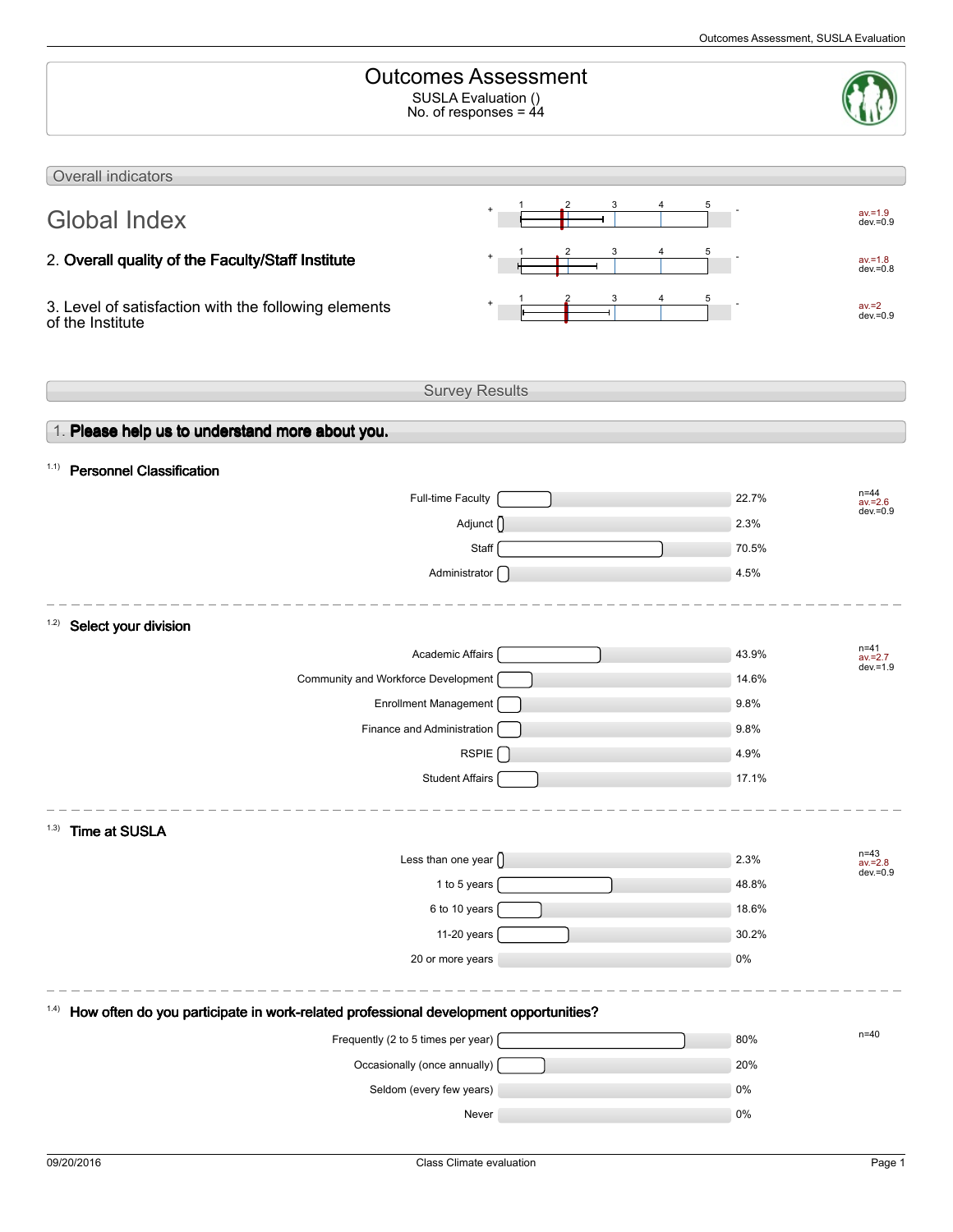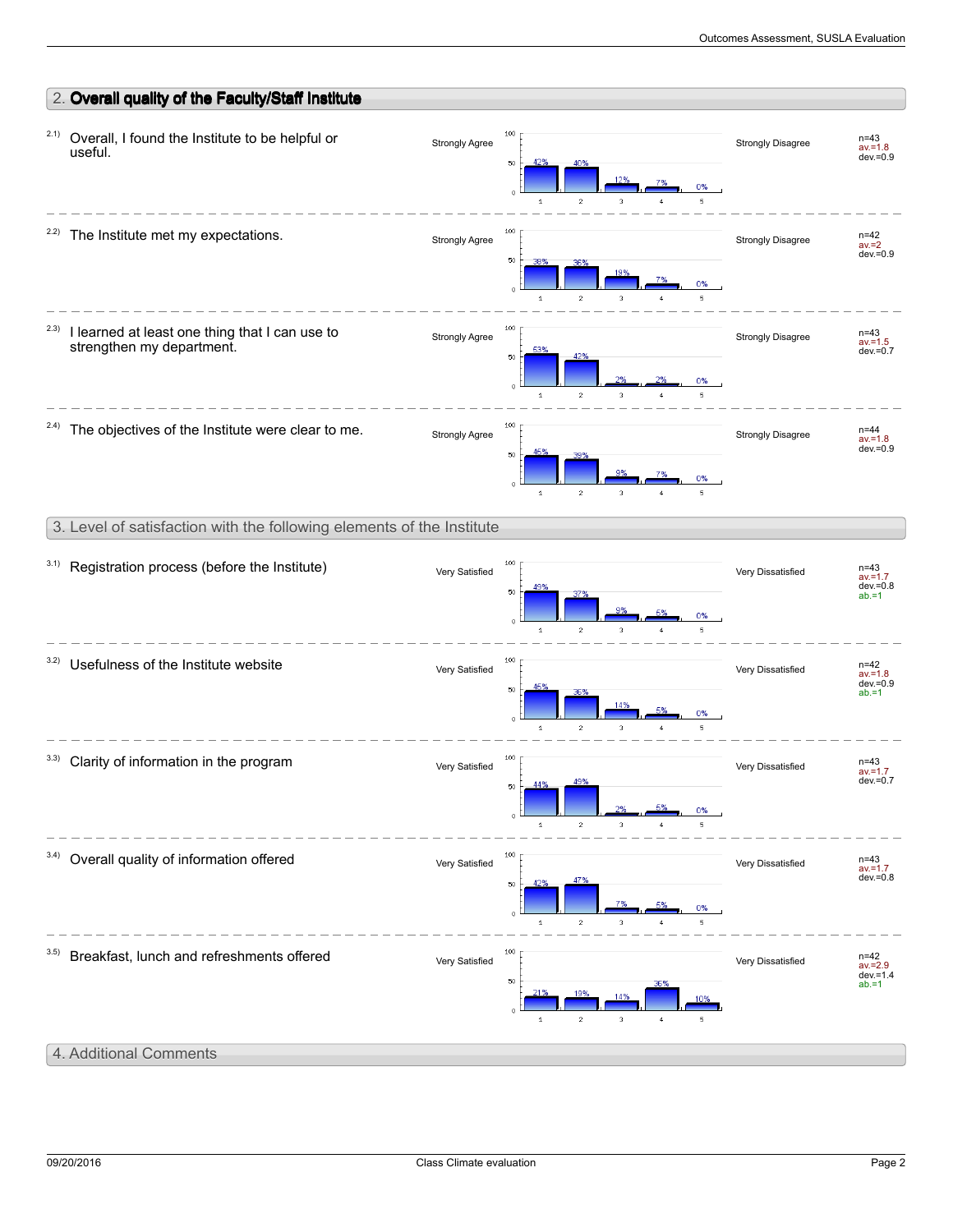# Profile

### Subunit: RSPIE - Department of Outcomes Assessment

Name of the course: (Name of the survey)

Name of the instructor: Outcomes Assessment SUSLA Evaluation

Values used in the profile line: Mean

## 2. **Overall quality of the Faculty/Staff Institute**

|       | 2.1) Overall, I found the Institute to be helpful or<br>useful.             | <b>Strongly Agree</b> |  |  | Strongly<br><b>Disagree</b> | $n = 43$ | $av = 1.8$ md=2.0 dev $= 0.9$    |
|-------|-----------------------------------------------------------------------------|-----------------------|--|--|-----------------------------|----------|----------------------------------|
| 2.2)  | The Institute met my expectations.                                          | <b>Strongly Agree</b> |  |  | Strongly<br><b>Disagree</b> | $n = 42$ | $av = 2.0$ md= $2.0$ dev $= 0.9$ |
| 2.3)  | I learned at least one thing that I can use to<br>strengthen my department. | <b>Strongly Agree</b> |  |  | Strongly<br><b>Disagree</b> | $n = 43$ | $av = 1.5$ md=1.0 dev.=0.7       |
| (2.4) | The objectives of the Institute were clear to me.                           | <b>Strongly Agree</b> |  |  | Strongly<br><b>Disagree</b> | $n = 44$ | $av = 1.8$ md= $2.0$ dev $= 0.9$ |

## 3. Level of satisfaction with the following elements of the Institute

| 3.1) | Registration process (before the Institute) | Very Satisfied |  | Very<br><b>Dissatisfied</b> | $n=43$   | $av = 1.7$ md=2.0 dev.=0.8       |
|------|---------------------------------------------|----------------|--|-----------------------------|----------|----------------------------------|
| 3.2) | Usefulness of the Institute website         | Very Satisfied |  | Very<br><b>Dissatisfied</b> | $n=42$   | $av = 1.8$ md= $2.0$ dev $= 0.9$ |
| 3.3) | Clarity of information in the program       | Very Satisfied |  | Very<br>Dissatisfied        | $n = 43$ | $av = 1.7$ md=2.0 dev $= 0.7$    |
| 3.4) | Overall quality of information offered      | Very Satisfied |  | Very<br>Dissatisfied        | $n = 43$ | $av = 1.7$ md= $2.0$ dev $= 0.8$ |
| 3.5) | Breakfast, lunch and refreshments offered   | Very Satisfied |  | Very<br><b>Dissatisfied</b> | $n = 42$ | $av = 2.9$ md=3.0 dev $= 1.4$    |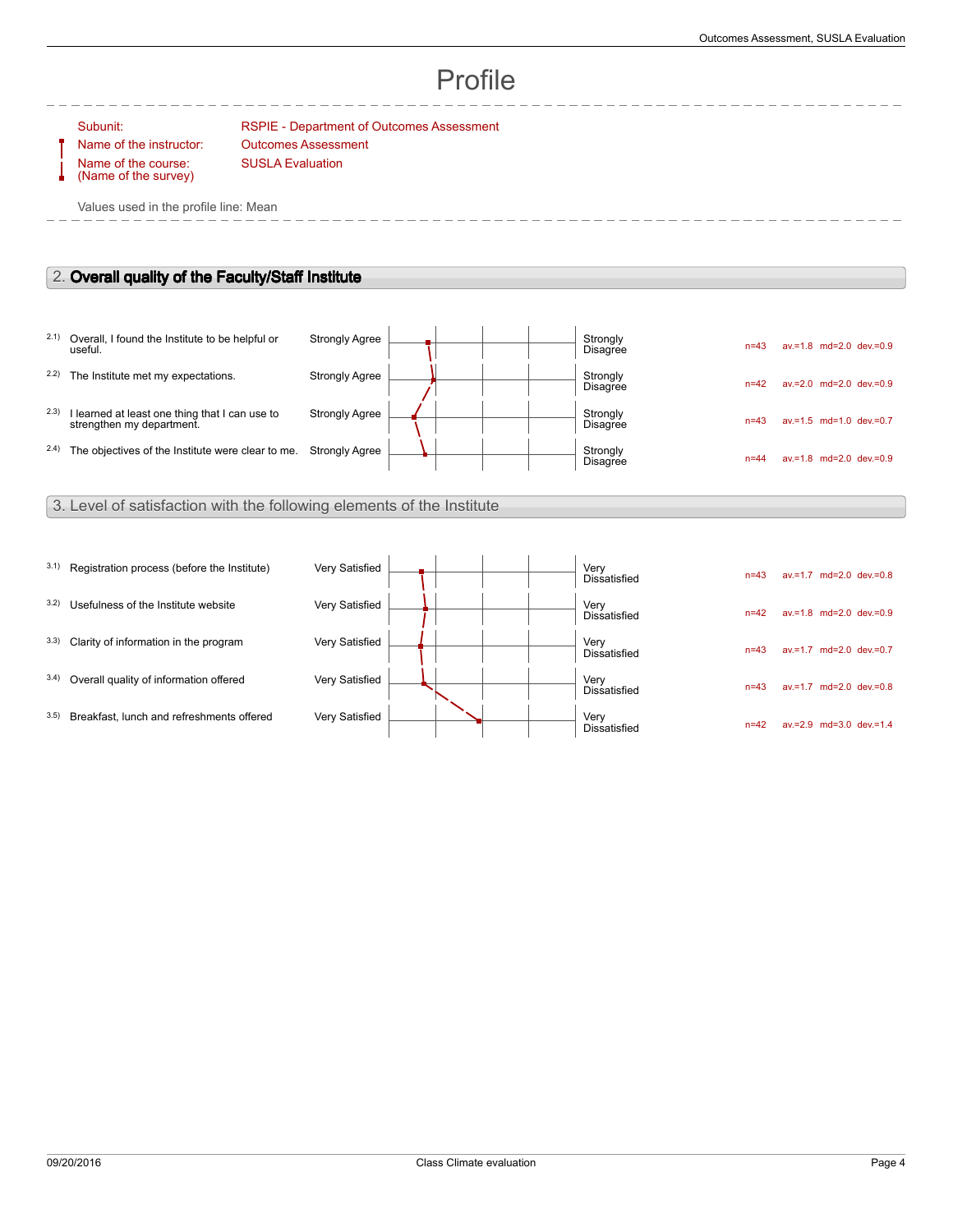#### Comments Report

4. Additional Comments

- $4.1)$  What suggestions do you have for improving the Institute in the future?
- Discuss the students transportation Information regarding the shuttle
- Don't have it two days. It was wayyyyyyyyyyyyyyyyyyyyyyyyyyyyyyyyyyyy too long!
- Food needs to be provided for at least the FIRST day of the Institute. And coffee....MORE coffee!
- Go back to the 1-day institute. Include more professionalism; Human Resource person was a bit ghetto--don't need to mention his name. The agenda was off scheduled the first day; therefore, missed the workshop; need to get a sponsor for lunch in the Center.
- $\blacksquare$ Have refreshments throughout the entire institute... Maybe that will lead to a shorter lunch break. When registering for sessions on the website, have an option to be able to drop a session if one was to register for a session on accident.
- Have water and coffee for the extent of the day. \$1.00 from each SUSLA team member could provide a sufficient breakfast and refreshment for each day.
- I suggest shorter presentations. Each presenter should have handouts for us to refer to at a later date. One day of classes should be OK and everyone should have been assigned on a "as need" basis.
- I think the Institute was well planned and delivered in like manner. The tone was set by Mr. Johnny Taylor and for the most, others followed with similar focuses. Job well done.
- I would reduce the institute back to a one-day process, however I would continue to implement interactive workshop sessions. I believe that consideration should be placed on our academic calendar regarding fall and spring start dates to ensure that faculty has the opportunity to engage in the institute with refreshed and open minds that that are ready to begin the new semester rather than minds that are overwhelmed with the task of completing one semester as it enmeshes with the semester at hand.
- Invite more off campus industry expertise for the general and break-out sessions. When they share the same information as our campus professionals, that will add more credibility to them from our peers.
- It needs to be one day and more staff friendly. Most presentations and discussions are more faculty-centered.
- **Limit the institute to one day.**
- N/A (3 Counts)
- Needs to be a one day event.
- One day is sufficient, and all faculty and advisors should attend the sessions concerning advising to ensure that they know how to advise the students so that they are tracked to graduation and graduate in a timely fashion.
- One day would be a better option to cover all topics and maintain the crowd attendance.
- Please teach the people who have a Doctor's to stop reading everything straight from the power point , that is so disrespectful! We can read and a power point high light the important part of what your saying! Plus there is way way to much talking when people are presenting, I say what you have to say and then sit down.....
- **Provide breakfast and lunch especially because we have a limited amount of time and few eateries close to the campus. FSI should also** be the week prior to registration and only one day.
- Start on time, stay on time, and be clear about starting times and ending times for each session.
- The 2016 Faculity and Staff Institute was great. It was better than any other Faculty and Staff Institute I have ever attended. "Great ideal to have 2 days instead of one. Worked well for the University
- The University need to provide food and drinks for the employees. The Institute should also end at 12:00 noon the second day.
- The committees only uses upper ranked faculty members to partake in planning and other things sometimes its to many chiefs and not enough indians
- The decision to extend the institute to 2 days was not beneficial to faculty who are attempting to prepare the the uncoming semester after following little to no academic break. The second day took valuable time that we could have used to prepare for the upcoming classes and added an additional hour and a half to our work day for Thursday at the last minute. This was very inconsiderate for employees who have second jobs they report to after 6pm in efforts to offset incomes provided by the university. Several presentations could have been done virtually with mandatory participation in efforts to keep the institute to one day and allow for instructors to prepare to teach the students. The speakers need to be reminded of the allotted time limit and encouraged not to go over in efforts to show respect to the following